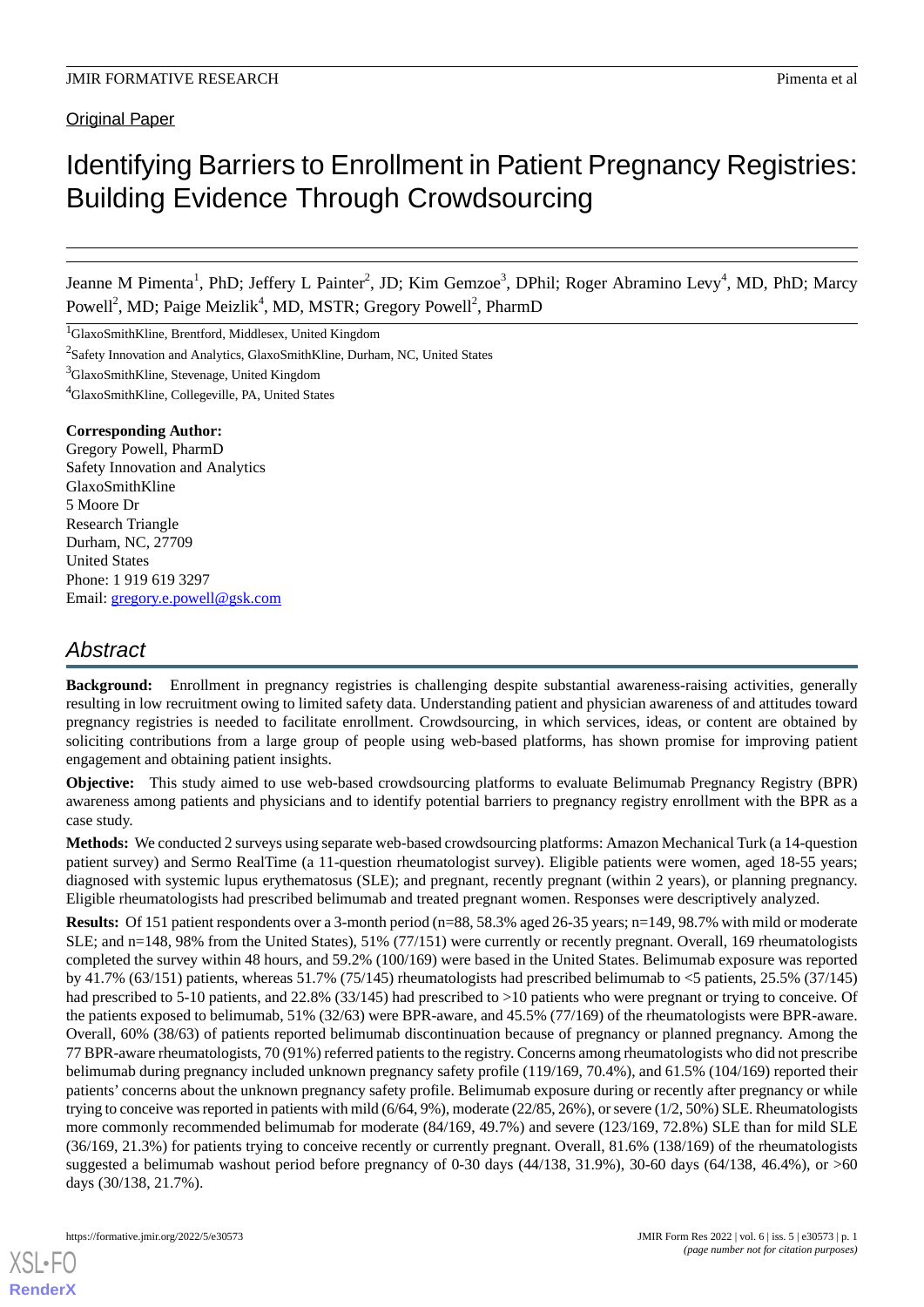**Conclusions:** In this case, crowdsourcing efficiently obtained patient and rheumatologist input, with some patients with SLE continuing to use belimumab during or while planning a pregnancy. There was moderate awareness of the BPR among patients and physicians.

(JMIR Form Res 2022;6(5):e30573) doi: [10.2196/30573](http://dx.doi.org/10.2196/30573)

#### **KEYWORDS**

belimumab; crowdsourcing; systemic lupus erythematosus; pregnancy; registry

# *Introduction*

# **Background**

Data on the safety profile of novel therapies before, during, and soon after pregnancy are of paramount importance to patients and their treating physicians. However, clinical trials before regulatory approval generally exclude pregnant women, require the use of a highly effective contraception method, and require withdrawal of treatment if a pregnancy is identified during the relevant period of exposure. Basic pregnancy outcome information is actively sought when pregnancy occurs while in a clinical trial [[1\]](#page-10-0). As a result, physicians may be reluctant to prescribe novel treatments to pregnant women owing to a lack of human pregnancy data to allow an informed benefit-to-risk balance decision. To generate additional safety data in pregnant women, postapproval studies using data collected from pregnancy registries can be undertaken [\[1\]](#page-10-0). Voluntary pregnancy registries enroll pregnant patients who have received a therapy of interest into a cohort, with nonexposed pregnant women being an ideal comparator group, although this is not always feasible [\[1](#page-10-0)]. Registries can generate timely and comprehensive data on the maternal and fetal safety profile of a specific drug, including postnatal outcomes [[1\]](#page-10-0).

Recruitment of patients to pregnancy registries is often challenging [[1](#page-10-0)[-5](#page-10-1)]. Enrollment during the early years of a pregnancy registry can be very low, with reasons including the drug of interest being new to the market, the voluntary enrollment process often used, and the therapy of interest being rarely prescribed to pregnant women [[1](#page-10-0)[-5](#page-10-1)]. Registries may use a variety of approaches to maximize enrollment, such as designating a single coordinating center to handle recruitment, or using automated alerts of pregnancy registrations [\[1](#page-10-0)[,3\]](#page-10-2); however, recruitment challenges remain.

Systemic lupus erythematosus (SLE) is a chronic multisystem autoimmune disease that predominantly affects women, many of whom are of childbearing age [\[6](#page-10-3)[-8](#page-10-4)]. Patients with SLE with a history of active lupus nephritis or antiphospholipid antibodies during pregnancy are susceptible to premature birth and/or hypertension, highlighting the need for prepregnancy counseling [[9\]](#page-10-5). Patients with autoantibody-positive active SLE may be prescribed belimumab, a B-lymphocyte stimulator inhibitor [[10](#page-10-6)[,11](#page-10-7)]. The Belimumab Pregnancy Registry (BPR; GlaxoSmithKline study 114256; NCT01532310) is a multinational, prospective, voluntary registry [[12\]](#page-10-8) established to document belimumab exposure in pregnant women. The BPR was initiated in 2012 with the aim of recruiting 500 pregnant women treated with belimumab; however, the number of patients enrolled has been low (69 evaluable patients as of July 10, 2020) despite considerable awareness-raising activities.

#### **Objectives**

Crowdsourcing, in which a large group of people is tasked either competitively or noncompetitively to solve a problem or complete a task on web, has shown promise across several areas of health [[13,](#page-10-9)[14](#page-10-10)]. Several studies have used crowdsourcing to improve patient engagement and obtain patient insights to help inform future research directions [[14,](#page-10-10)[15](#page-10-11)]. Crowdsourcing platforms such as Amazon Mechanical Turk (MTurk) [\[16\]](#page-10-12) allow researchers to easily identify platform members who meet specific requirements, such as those with a specific disease or receiving particular treatments [\[17](#page-10-13)]. This study used 2 web-based crowdsourcing platforms to evaluate awareness of the BPR among patients and physicians and identify potential barriers to enrollment in pregnancy registries by using the BPR as a case study example.

# *Methods*

#### **Project Design**

Two surveys were designed and conducted using 2 separate web-based crowdsourcing platforms: MTurk [[16\]](#page-10-12) and Sermo RealTime [[18\]](#page-10-14).

Patient surveys were conducted via MTurk [\[16](#page-10-12)], which enables the delivery of tasks (human information tasks) to a globally distributed, quality-managed workforce (Turkers) who self-select their participation in the survey. Turkers were remunerated as per Amazon guidelines [\[19](#page-10-15)] for completion of the questionnaires, with remuneration amounts set in line with the GlaxoSmithKline policy to ensure that payment rates are similar to national minimum wage standards. Surveys were anonymous and quick, but it was not possible to verify the self-reported disease status and demographics of Turkers, and follow-up questions after the initial response were not possible. Self-imposed best practices were used to maximize the quality of results. This included the rejection of incomplete surveys and surveys from respondents who had previously reported inconsistent demographics, such as gender. Survey submission time was also inspected and surveys that took <30 seconds to complete were rejected. Respondents were not financially compensated if their survey was rejected, and these responses were removed from the data set. Rheumatologist surveys were conducted via Sermo RealTime [[18\]](#page-10-14), a medical crowdsourcing site that has >800,000 verified, licensed physician members worldwide. Sermo is a commercially available fee-for-service platform on which surveys are anonymous and quick. Follow-up questions were made possible after the initial response.

Patient and rheumatologist survey questions were in the English language only and were designed to assess belimumab exposure during pregnancy, patient and rheumatologist awareness of the

 $XS$ -FO **[RenderX](http://www.renderx.com/)**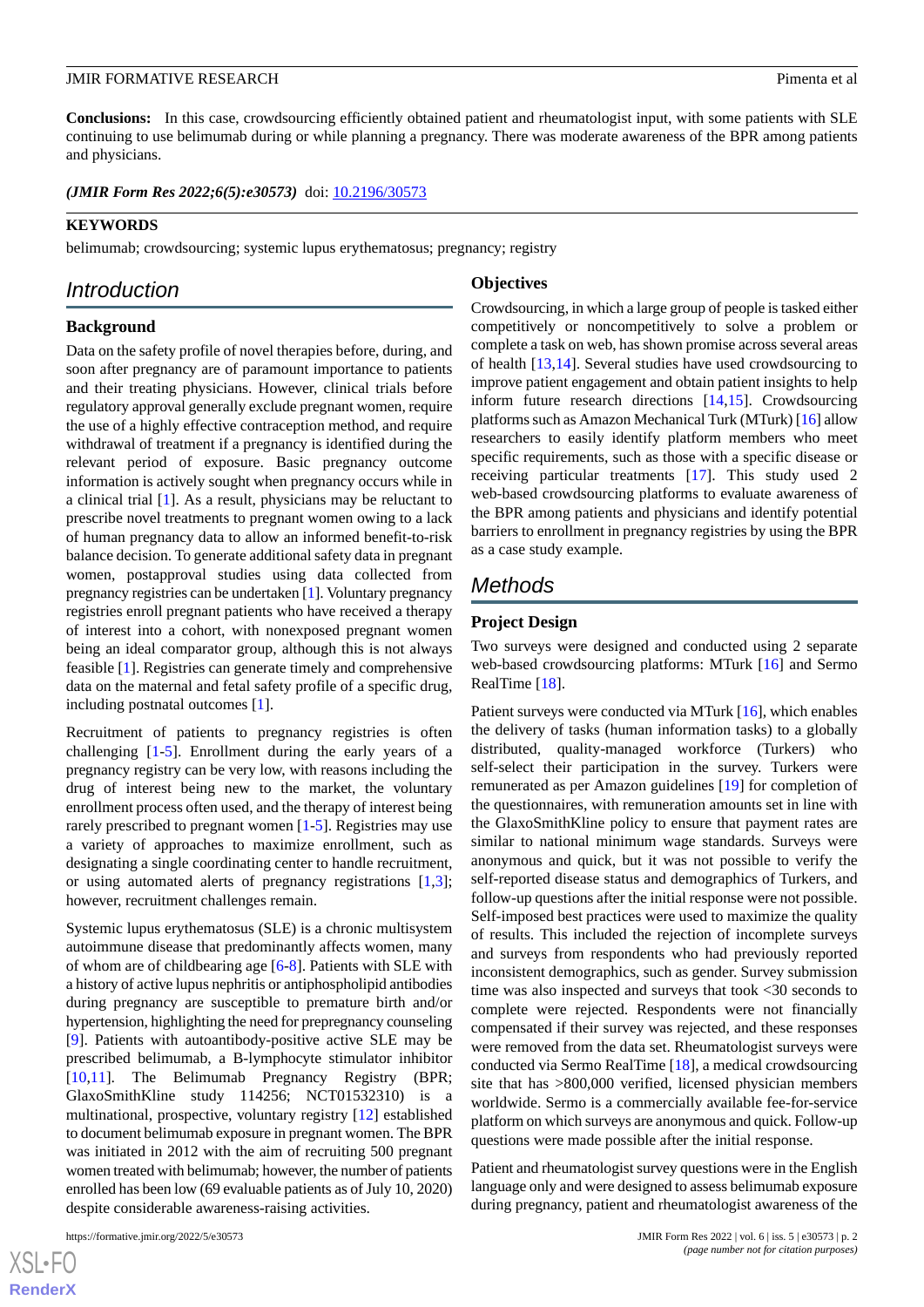BPR, rheumatologist willingness to refer patients to the BPR, perceived BPR enrollment barriers for physicians and patients, and SLE treatment during pregnancy. The patient survey consisted of 14 questions and the rheumatologist survey consisted of 11 questions (2 screening questions, followed by 9 questions). Responses were collected from patients and rheumatologists in eight (Austria, Belgium, Canada, France, Germany, Spain, Sweden, and United States) of the countries the BPR was active in, which were deemed to have sufficient MTurk and Sermo populations to provide a useful number of responses. The patient and rheumatologist survey questions are available in [Multimedia Appendix 1](#page-10-16).

#### **Patient Population**

Eligibility was assessed using a short set of screening questions in which patients could self-report their demographic and clinical characteristics. In addition, the Amazon Turk selection criteria were used to request access to the survey only for women from the 8 countries where the BPR was active. Patients who reported that they were women; aged 18-55 years; had a diagnosis of SLE; and were pregnant, had recently been pregnant (within 2 years), or were planning a pregnancy were eligible for inclusion. Patients completed their web-based MTurk questionnaire regarding SLE medication use and BPR awareness. The survey was conducted for 3 months, from June to September 2018.

### **Rheumatologist Population**

The rheumatologist survey targeted rheumatologists (in the 8 countries where the survey was active) based on the Sermo specialty classifications, who had a history of prescribing belimumab in pregnancy. A target of 200 rheumatologist respondents was set, with the availability of the questionnaire determined by the number of responses received. Rheumatologists completed a web-based questionnaire on prescription patterns and factors related to BPR awareness and enrollment. Responses were obtained within a 48-hour period in September 2018.

### **Analysis**

As there was no direct way to validate whether Turkers had SLE, the similarity between rheumatologist-recommended and patient self-reported treatment options according to SLE severity were compared in patients who were pregnant or trying to conceive using a set of questions regarding medication use. Chi-square statistics were computed for each individual drug per SLE severity level, as well as an overall chi-square statistic to determine how well the 2 groups aligned and to help determine the reliability of the patient responses received on MTurk. The null hypothesis was that the proportion of medication use across the 6 treatment options reported by patients was at the same rate as that recommended by rheumatologists. All other responses were descriptively analyzed.

### **Ethics Approval**

According to UK Health Research Authority criteria [[20\]](#page-11-0), this project did not require ethical approval. The project was conducted under GlaxoSmithKline plc.'s Scientific Engagement Policy [[21\]](#page-11-1) which enables the non-promotional interaction and exchange of scientific information between GlaxoSmithKline plc. and external communities to advance scientific and medical understanding and improve patient care. Patients, general practitioners and practice managers all provided consent to take part in the two crowdsourcing platforms via signed consultancy contracts and were reimbursed for their time at Fair Market Value.

# *Results*

# **Participant Demographics and Clinical Characteristics**

# *Patients*

A total of 151 patients, primarily from the United States (n=148, 98%), responded with a steady submission response rate over a 3-month period (Figure S1 in [Multimedia Appendix 2\)](#page-10-17). The average time to complete the survey was 9 minutes. Most patients were aged between 26 and 35 years and reported mild or moderate SLE. Half of the patients (77/151, 51%) were either currently or recently pregnant [\(Table 1\)](#page-3-0).

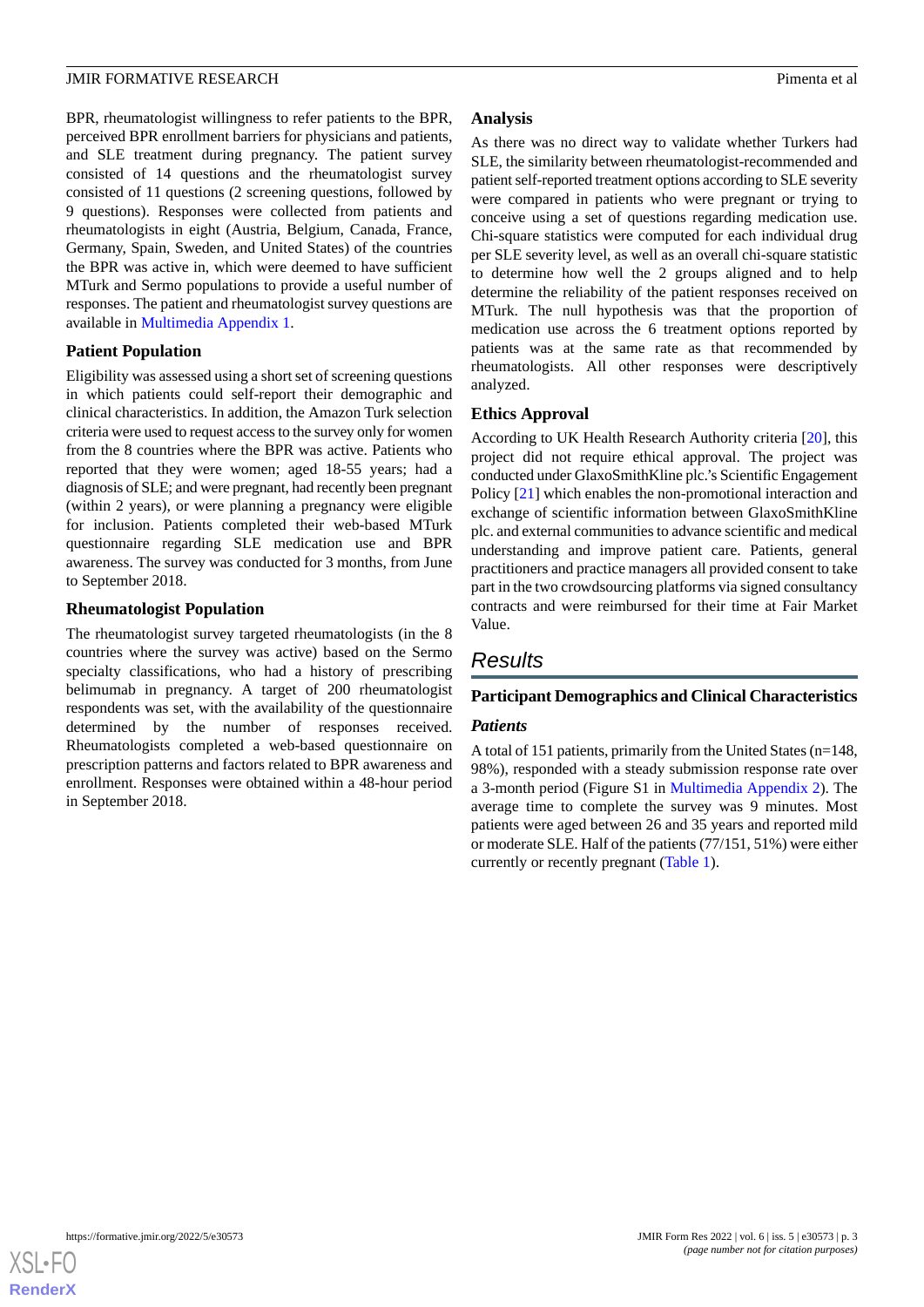#### **JMIR FORMATIVE RESEARCH Pimenta et al. Pimenta et al. Pimenta et al. Pimenta et al. Pimenta et al. Pimenta et al. Pimenta et al. Pimenta et al. Pimenta et al. Pimenta et al. Pimenta et al. Pimenta**

<span id="page-3-0"></span>**Table 1.** Patient and rheumatologist demographics and characteristics.

| Patients (N=151)                                                |              |
|-----------------------------------------------------------------|--------------|
| Age (years), n (%)                                              |              |
| 18-25                                                           | 26(17.2)     |
| $26 - 35$                                                       | 88 (58.3)    |
| $36 - 45$                                                       | 32(21.2)     |
| $46 - 55$                                                       | 5(3.3)       |
| SLE <sup>a</sup> disease severity, n (%)                        |              |
| Mild                                                            | 64 (42.4)    |
| Moderate                                                        | 85 (56.3)    |
| Severe                                                          | 2(1.3)       |
| Pregnancy status, n (%)                                         |              |
| Currently pregnant                                              | 23 (15.2)    |
| Recently pregnant                                               | 54 (35.8)    |
| Planning pregnancy                                              | 74 (49)      |
| Country, n (%)                                                  |              |
| <b>United States</b>                                            | 148 (98)     |
| Canada                                                          | 1(0.7)       |
| Estonia                                                         | 1(0.7)       |
| Venezuela                                                       | 1(0.7)       |
| Rheumatologists (N=169)                                         |              |
| Country, n (%)                                                  |              |
| <b>United States</b>                                            | 100(59.2)    |
| Germany                                                         | 33 (19.5)    |
| Canada                                                          | 10(5.9)      |
| France                                                          | 10(5.9)      |
| Spain                                                           | 10(5.9)      |
| Austria                                                         | 2(1.2)       |
| Belgium                                                         | 2(1.2)       |
| Sweden                                                          | 2(1.2)       |
| Length of time treating patients with SLE (years), mean (range) | $12.2(1-33)$ |
| Practice setting, n (%)                                         |              |
| Hospital                                                        | 34(20.1)     |
| Academic medical center                                         | 43 (25.4)    |
| General primary care                                            | 2(1.2)       |
| Private practice                                                | 87 (51.5)    |
| Other                                                           | 3(1.8)       |

<sup>a</sup>SLE: systemic lupus erythematosus.

#### *Rheumatologists*

[XSL](http://www.w3.org/Style/XSL)•FO **[RenderX](http://www.renderx.com/)** Respondents from the United States were geographically well distributed.

A total of 169 rheumatologists completed the survey. Responses were obtained within a 48-hour period from rheumatologists, with most being US-based (100/169, 59.2%; [Table 1\)](#page-3-0).

# **Barriers to Study Enrollment**

Overall, 85.2% (144/169) rheumatologists (84/100, 84% in the United States) explained why they would not prescribe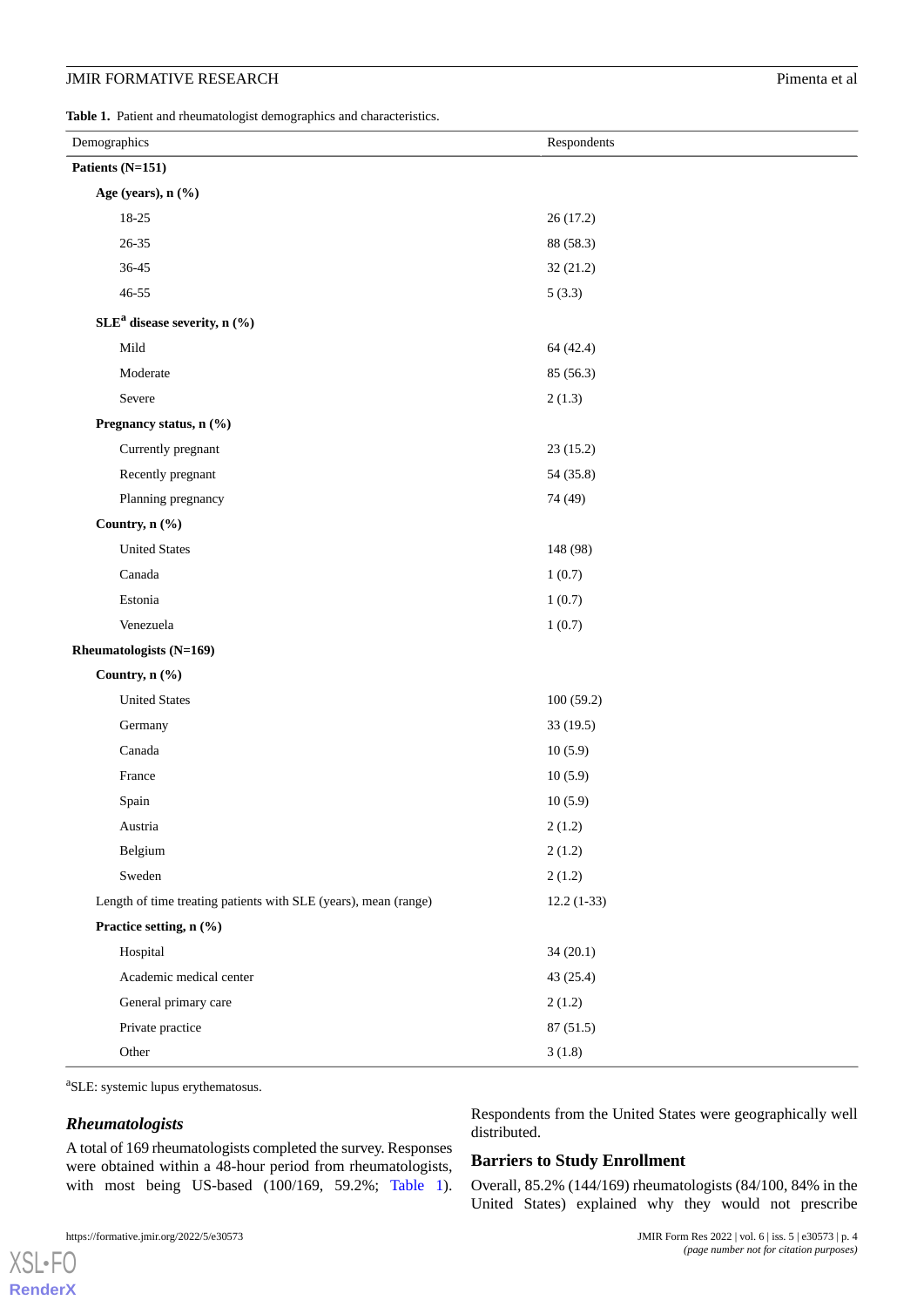belimumab during pregnancy. Concerns among rheumatologists included an unknown pregnancy safety profile (119/169, 70.4% overall; 75/100, 75% in the United States), preference for other treatment options (63/169, 37.2% overall; 39/100, 39% in the United States), the disease being mild or symptoms being tolerable (50/169, 29.6% overall; 27/100, 27% in the United States), and *other* (2/169, 1.2% overall; 0/100, 0% in the United States). In addition, 23.7% (40/169) rheumatologists (28/100, 28% in the United States) reported that their patients had no concerns about belimumab exposure during pregnancy, whereas 16% (27/169; 12/100, 12% in the United States) reported that their patients preferred other treatments, 23.1% (39/169; 21/100, 21% in the United States) reported that their patients had a desire to reduce medication, and 61.5% (104/169; 66/100, 66% in the United States) reported that their patients were concerned about the unknown safety profile of belimumab during pregnancy.

who had never been exposed to belimumab (5/88, 6%; [Figure](#page-4-0) [1A](#page-4-0)). Among 37 women who reported the source of their awareness of the BPR, the most commonly reported sources of knowledge about the study were rheumatologists (21/37, 57%), followed by a friend or family member (8/37, 22%), internet (4/37, 11%), or brochure (4/37, 11%). Overall, 60% (38/63) patients reported that they discontinued belimumab because of pregnancy or planned pregnancy, whereas 40% (25/63) patients continued treatment during pregnancy or while trying to become pregnant [\(Figure 2A](#page-4-1)). For patients who discontinued belimumab, BPR awareness did not appear to affect the decision to continue or discontinue, with approximately equal numbers in the continued and discontinued groups aware or not aware of the BPR; 52% (13/25) patients who continued treatment were aware of the BPR, whereas 48% (12/25) were unaware of the BPR; 50% (19/38) patients who discontinued treatment were aware of the BPR, whereas the other 50% (19/38) patients were unaware of the BPR [\(Figure 2A](#page-4-1)).

#### **BPR Awareness**

#### *Patients*

<span id="page-4-0"></span>Awareness of the BPR was greater in patients who had been previously exposed to belimumab (32/63, 51%) than in those

**Figure 1.** (A) Patient-reported previous belimumab exposure and Belimumab Pregnancy Registry (BPR) awareness and (B) rheumatologist-reported belimumab prescriptions for patients who were pregnant or planning a pregnancy.



<span id="page-4-1"></span>

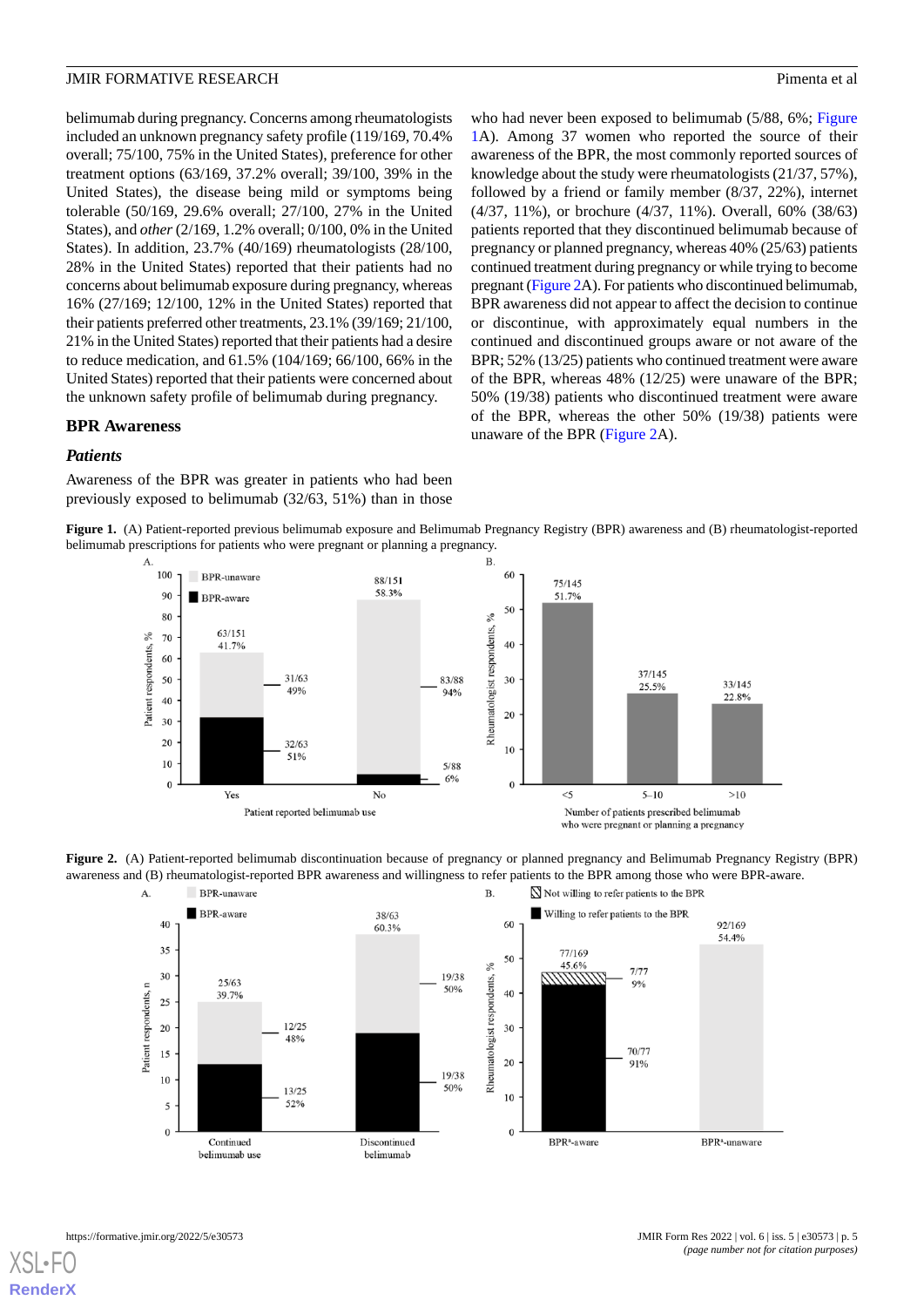#### *Rheumatologists*

Overall, 45.6% (77/169) rheumatologists were aware of the BPR, with most BPR-aware rheumatologists (70/77, 91%) referring patients to the registry ([Figure 2B](#page-4-1), [Multimedia](#page-10-18) [Appendix 3\)](#page-10-18). Among US rheumatologists, 43% (43/100) were aware of the BPR, and most referred patients for BPR enrollment (40/43, 93%).

#### **Belimumab Exposure**

#### *Patients*

Previous belimumab exposure was reported by 41.7% (63/151) patients [\(Figure 1A](#page-4-0)). Belimumab exposure differed slightly among patients who were pregnant or recently pregnant (39/77, 51%) and those planning a pregnancy (24/74, 32%). Among all patients who had been exposed to belimumab, 54% (34/63) reported <1 year of use, 36% (23/63) reported 1-2 years of use, and 10%  $(6/63)$  reported >2 years of use.

### *Rheumatologists*

Overall, 145 rheumatologists (86 from the United States) provided the number of patients with SLE (who were pregnant or trying to become pregnant) who they had treated with belimumab over the course of their careers; of these, 75 (51.7%) had prescribed belimumab to <5 patients who were either pregnant or trying to become pregnant, 37 (25.5%) had prescribed belimumab to 5-10 patients in this category, and 33  $(22.7%)$  had prescribed belimumab to  $>10$  patients in this category ([Figure 1](#page-4-0)B). Using the minimum and maximum estimates, this approximately equated to a minimum of 600 patients who had been exposed to belimumab during pregnancy, with the upper estimate being at least 1108. The results were similar in the group of rheumatologists from the United States; 58% (50/86) rheumatologists had prescribed belimumab to <5 patients who were either pregnant or trying to become pregnant, 21% (18/86) had prescribed belimumab to 5-10 patients in this category, and 21% (18/86) had prescribed belimumab to  $>10$ patients in this category.

A total of 8 rheumatologists who completed the survey were screened out; 7 (88%) because they did not prescribe belimumab and 1 (13%) because they did not treat pregnant patients or those trying to become pregnant.

#### **Treatment Patterns**

Belimumab exposure was reported by patients with mild (6/64, 9%), moderate (22/85, 26%), and severe (1/2, 50%) SLE during pregnancy, recently after pregnancy, or while they were trying to conceive [\(Figure 3](#page-6-0)A). Rheumatologists more commonly recommended belimumab for patients who were potentially pregnant, recently pregnant, or trying to conceive with moderate (84/169, 49.7% overall; 50/100, 50% in the United States) and severe (123/169, 72.8% overall; 69/100, 69% in the United States) SLE than with mild SLE (36/169, 21.3% overall; 27/100, 27% in the United States; [Figure 3B](#page-6-0)).

Use of immunosuppressive agents during pregnancy, recently after pregnancy, or while trying to conceive was reported by patients with mild (19/64, 30%) or moderate (29/85, 34%), but not severe (1/2, 50%), SLE ([Figure 3A](#page-6-0)). Rheumatologists most commonly recommended immunosuppressive agents for severe disease (149/169, 88.2% overall; 91/100, 91% in the United States), followed by moderate (91/169, 53.8% overall; 56/100, 56% in the United States), and mild (25/169, 14.8% overall; 14/100, 14% in the United States) disease in this group of patients ([Figure 3](#page-6-0)B).

Overall, patient-reported drug exposure by disease severity in patients who were pregnant, recently pregnant, or trying to conceive was statistically different from rheumatologist-recommended treatment options (*P*<.001; [Table](#page-7-0) [2\)](#page-7-0). As only 2 patients self-reported having severe SLE, we further restricted our comparison to only include mild and moderate SLE and found that the null hypothesis must still be rejected (*P*<.001). However, when individual disease severity and treatment options were compared, most of the patient responses (10/18, 56%) agreed with rheumatologists' recommendations (*P*>.05; [Table 2\)](#page-7-0).

In total, 82% (138/169) of rheumatologists (80/100, 80% in the United States) reported that they would suggest a washout period from belimumab before pregnancy; 31.9% (44/138; 26/100, 26% in the United States) would suggest a period of 0-30 days, 46.4% (64/138; 38/100, 38% in the United States) would suggest a period of 30-60 days, and 21.7% (30/138; 16/100, 16% in the United States) would suggest a period of more than 60 days ([Figure 4\)](#page-7-1).

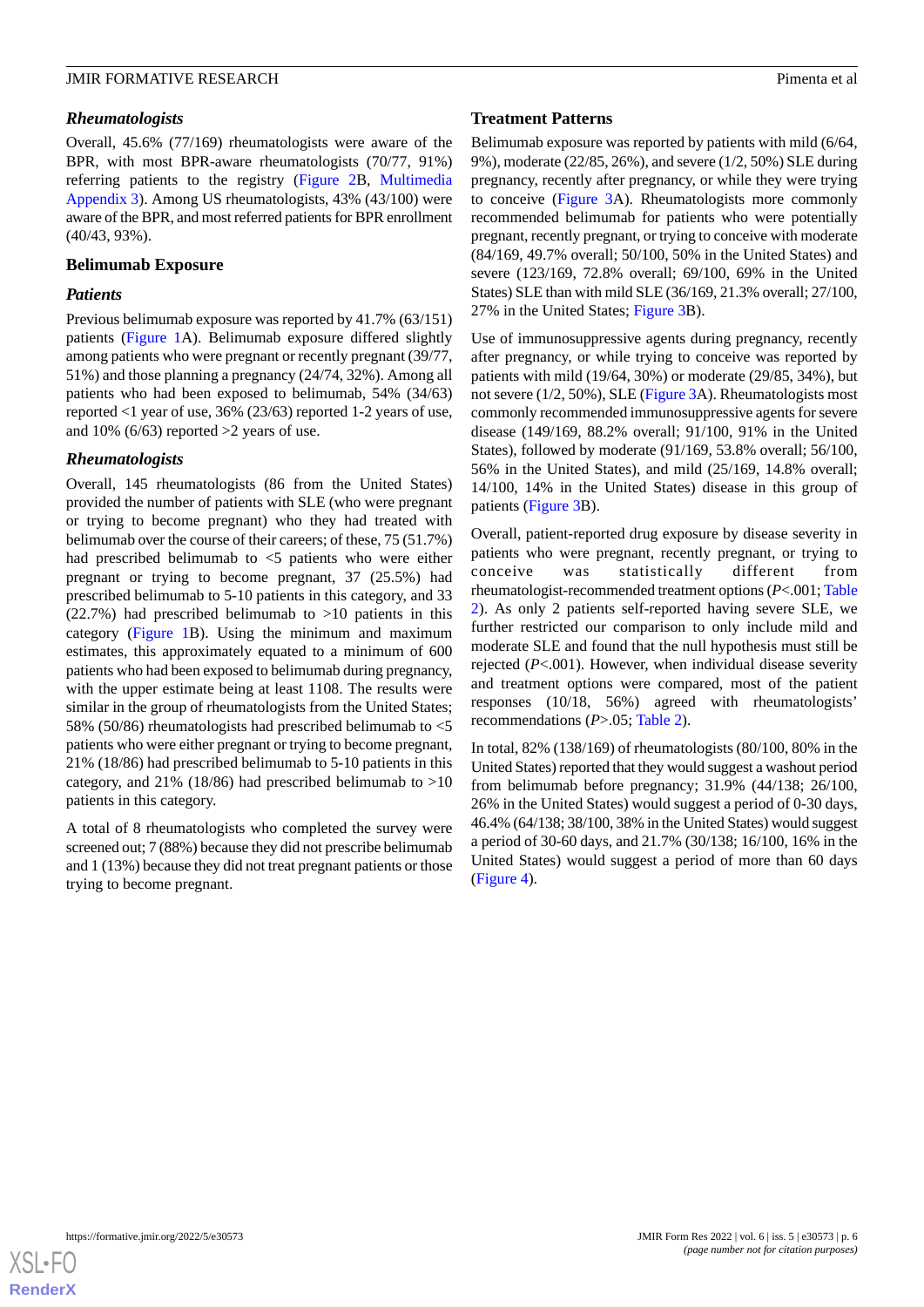### **JMIR FORMATIVE RESEARCH Pimenta et al. Pimenta et al. Pimenta et al. Pimenta et al. Pimenta et al. Pimenta et al. Pimenta et al. Pimenta et al. Pimenta et al. Pimenta et al. Pimenta et al. Pimenta**

<span id="page-6-0"></span>**Figure 3.** (A) Patient-reported and (B) rheumatologist-recommended treatments during pregnancy or while planning a pregnancy, according to the severity of systemic lupus erythematosus. NSAID: nonsteroidal anti-inflammatory drug.<br>A.



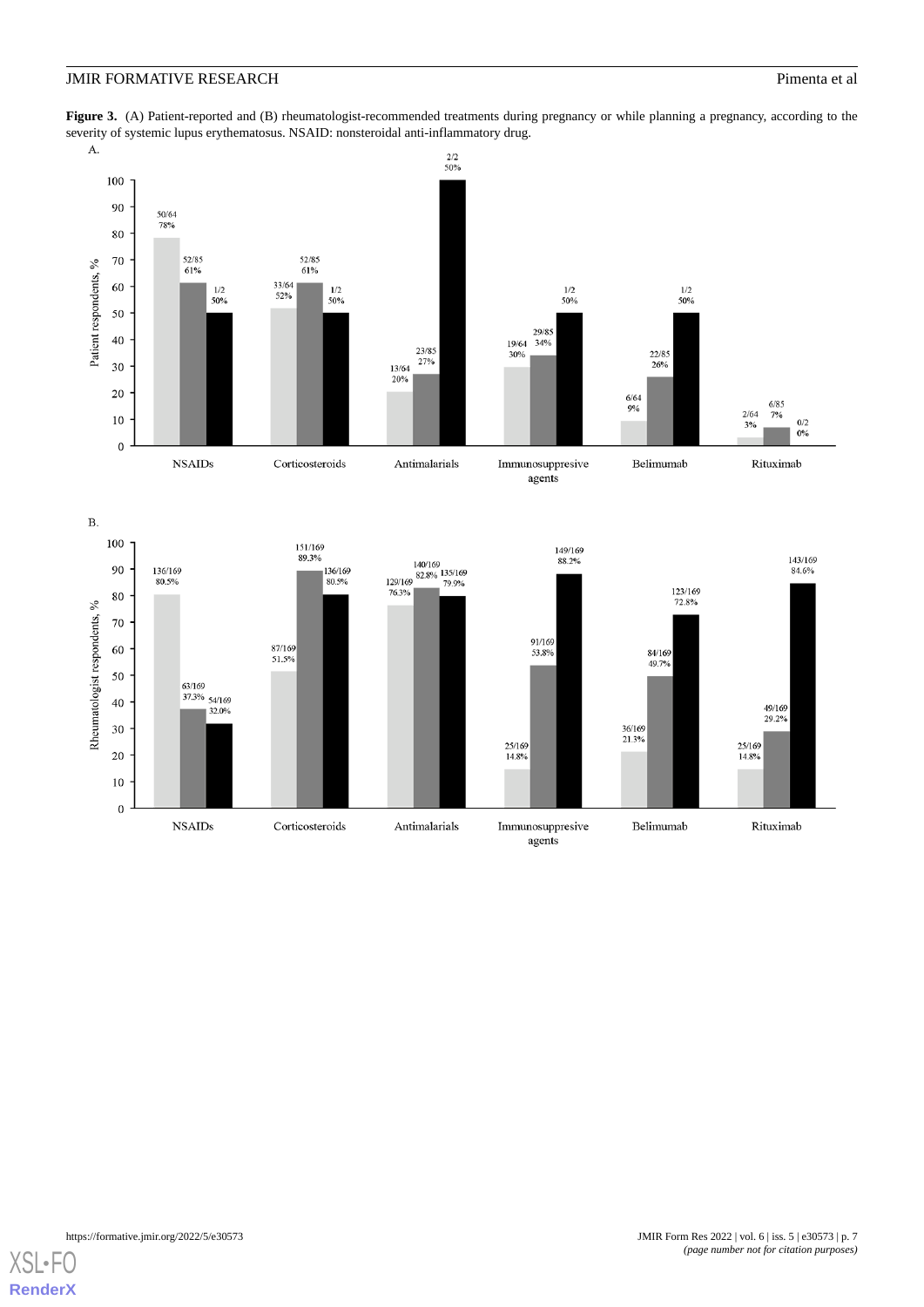# **JMIR FORMATIVE RESEARCH** Pimenta et al.

<span id="page-7-0"></span>Table 2. Chi-square statistics comparing individual drugs per severity level between patient self-reported<sup>a</sup> treatments and rheumatologist recommendations.

| Treatment option                                   | Expected rate of rheumatologist<br>recommendation (%) | Disease severity | Chi-square $(df)$ | $P$ value | Reject the null<br>hypothesis |
|----------------------------------------------------|-------------------------------------------------------|------------------|-------------------|-----------|-------------------------------|
| NSAID <sup>b</sup>                                 | 54                                                    | Mild             | 0.8(1)            | .36       | No                            |
| Corticosteroids                                    | 23                                                    | Mild             | 0.2(1)            | .62       | No                            |
| Antimalarials                                      | 32                                                    | Mild             | 8.8(1)            | .003      | Yes                           |
| Immunosuppressive agents                           | 9                                                     | Mild             | 0.2(1)            | .67       | No                            |
| Belimumab                                          | 15                                                    | Mild             | 2.1(1)            | .15       | No                            |
| Rituximab                                          | 12                                                    | Mild             | 7.4(1)            | .007      | Yes                           |
| <b>NSAID</b>                                       | 25                                                    | Moderate         | 5.5(1)            | .02       | Yes                           |
| Corticosteroids                                    | 41                                                    | Moderate         | 3.1(1)            | .08       | No                            |
| Antimalarials                                      | 35                                                    | Moderate         | 4.5(1)            | .03       | Yes                           |
| Immunosuppressive agents                           | 34                                                    | Moderate         | 9.0(1)            | .003      | Yes                           |
| Belimumab                                          | 35                                                    | Moderate         | 9.1(1)            | .003      | Yes                           |
| Rituximab                                          | 23                                                    | Moderate         | 13.7(1)           | .002      | Yes                           |
| <b>NSAID</b>                                       | 21                                                    | Severe           | 5.8(1)            | .02       | Yes                           |
| Corticosteroids                                    | 36                                                    | Severe           | 0.1(1)            | .75       | No                            |
| Antimalarials                                      | 33                                                    | Severe           | 0.7(1)            | .41       | No                            |
| Immunosuppressive agents                           | 56                                                    | Severe           | 1.1(1)            | .29       | No                            |
| Belimumab                                          | 50                                                    | Severe           | 0.0(1)            | .99       | No                            |
| Rituximab                                          | 65                                                    | Severe           | 1.3(1)            | .25       | No                            |
| All treatment options by all disease<br>severities | N/A <sup>c</sup>                                      | $N/A^c$          | 73.5(1)           | < 0.001   | Yes                           |

<span id="page-7-1"></span><sup>a</sup>In patients who were pregnant, trying to conceive, or recently pregnant.

b<sub>NSAID</sub>: nonsteroidal anti-inflammatory drug.

 $\rm ^{c}N/A$ : not applicable.

**Figure 4.** Proportion of rheumatologists recommending belimumab washout before pregnancy and the washout period (days) recommended.



Would recommend belimumab washout

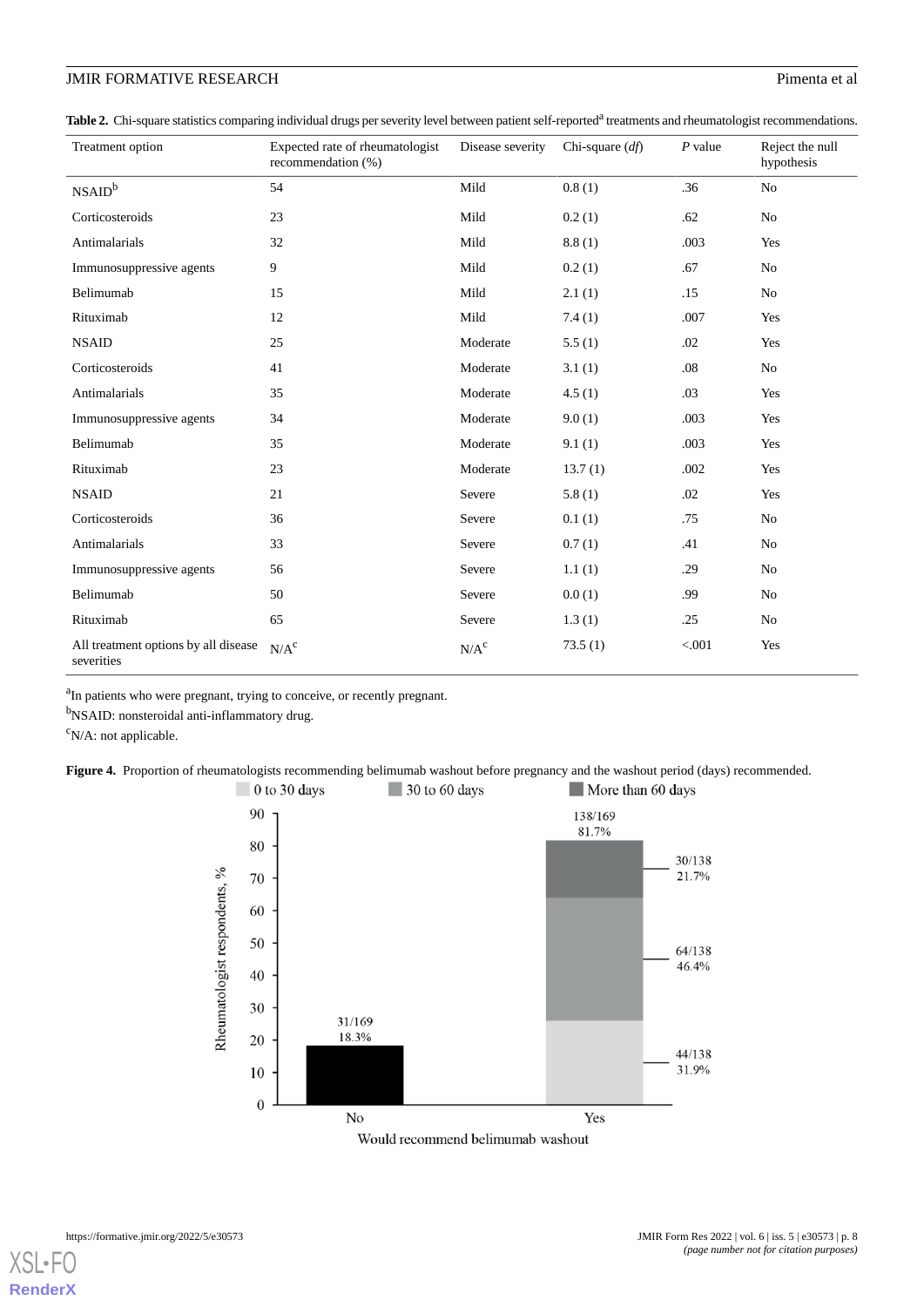# *Discussion*

#### **Principal Findings**

Pregnancy registries can provide valuable maternal and fetal safety data for newly available therapies; however, recruitment of patients into these registries can be challenging [\[1](#page-10-0),[3](#page-10-2)[,5](#page-10-1),[22\]](#page-11-2). In the current project, crowdsourcing was used as a novel method to obtain insights from patients and health care professionals on pregnancy registries, specifically the BPR, a multinational, prospective, voluntary registry, established in 2012 to document belimumab exposure in pregnant women.

Web-based crowdsourcing surveys were completed by a considerable number of patients (N=151) and rheumatologists (N=169), demonstrating that crowdsourcing is an effective data collection method to obtain relevant patient and health care professional inputs into ongoing studies. Crowdsourcing was chosen over traditional surveys as it is cost-effective, rapid, targeted, and provides geographically diverse physician and patient feedback. The crowdsourcing approach allowed for cost-effective specific targeting of women with SLE via the MTurk platform; however, as the Turker population is dynamic, it is important to ensure that an adequate period is provided to reach target response levels. Similarly, Sermo allowed for rapid response rates from physicians, which were typically received within 48 hours in the current project. This analysis adds to the growing body of literature that demonstrates the value of crowdsourcing in health research, with previous studies using crowdsourcing across a range of diagnostic, surveillance, and public health applications, among others [\[13](#page-10-9)]. However, drawbacks of a crowdsourcing approach are well known, including potential bias in the sample that reduces the generalizability to a wider population [\[14](#page-10-10),[15\]](#page-10-11).

Assessment of the safety of pharmaceutical therapies during pregnancy is necessary to gather data that can be used by health care professionals when treating and counseling patients who are pregnant or who wish to become pregnant [[3\]](#page-10-2). This is of particular importance in patients with diseases such as SLE that predominantly affect women, many of whom are of childbearing age, and can be associated with adverse pregnancy outcomes such as premature birth [\[23](#page-11-3)]. The overarching principles of the European League Against Rheumatism to guide the use of SLE medication during pregnancy and lactation include aiming to prevent or suppress maternal disease activity without harm to the fetus or child and balancing the risk of medication for the fetus or child against the risks of untreated maternal disease [[24\]](#page-11-4). The US Food and Drug Administration guidelines on the assessment of the outcomes of pregnancies in women exposed to pharmaceutical products state that pharmacovigilance, pregnancy registries, and complementary data sources can be used to evaluate drug safety during pregnancy [\[1](#page-10-0)]. However, pregnant patients are generally a population that is difficult to reach, and the feasibility of there being sufficient treatment exposure and recruitment within the patient population to allow enough reliable pregnancy and infant outcome information to be obtained is a critical consideration in the design of pregnancy registries to ensure a sufficient sample size [\[1](#page-10-0)[,25](#page-11-5)]. The European League Against Rheumatism has published recommendations

for a core data set that pregnancy registries should aim to collect; by gathering data more uniformly, data from different registry sources could be analyzed together, helping to address the issue of low recruitment [[26\]](#page-11-6).

The responses received from patients and rheumatologists in the current project are consistent with previous reports of low recruitment into pregnancy registries despite considerable treatment exposure [\[2](#page-10-19),[22\]](#page-11-2). The results suggest that although some women report belimumab exposure during pregnancy (39/77, 51% of pregnant patient respondents in the current project), very few have entered the BPR to date. This may be because of a lack of awareness, with only approximately 51% (32/63) of patients who had been exposed to belimumab during pregnancy or while planning a pregnancy and 45.6% (77/169) of participating rheumatologists reporting that they were aware of the BPR. These data suggest that pregnancy registries could generally focus on improving engagement levels with both pregnant patients and physicians to help increase awareness and recruitment rates. However, as most patients (21/37, 57%) stated that the source of their BPR awareness was a physician, increasing registry awareness among health care professionals may be a particularly effective method to improve recruitment. This is consistent with previous studies on pregnancy registry recruitment, which also identified physicians as the major target for increasing awareness [\[2](#page-10-19),[22\]](#page-11-2).

Interestingly, most rheumatologists (70/77, 91%) who were aware of the BPR reported that they were willing to refer patients to the registry, and almost half of them (70/145, 48.3%) reported that they had prescribed belimumab to >5 pregnant (or soon-to-be pregnant) patients during their career. The relatively high number of rheumatologists who were aware of BPR and willing to prescribe belimumab during pregnancy contrasts with the low recruitment numbers to date. This suggests that there may be additional obstacles that prevent physicians from enrolling patients in pregnancy registries in routine practice. Possibilities include administrative barriers, the voluntary nature of enrollment, the lack of compensation for time and resources, and no immediate benefit to the participating patients. Therefore, recruitment into voluntary patient registries is likely to be reliant on the participation of patient subgroups who may generally be more motivated and health conscious [[27\]](#page-11-7).

As expected, low recruitment into pregnancy registries can also be attributed to the current lack of pregnancy safety data for the drug of interest. In this study, only small proportions of rheumatologists and patients reported no concerns about belimumab exposure during pregnancy, and more than half of the rheumatologists (119/169, 70%) and patients (104/169, 62%) reported the unknown pregnancy safety profile of belimumab as a concern. This is consistent with the Food and Drug Administration belimumab prescribing information, which highlights the limited pregnancy data available [\[11](#page-10-7)]. Many rheumatologists have also indicated a preference for alternative treatments or a desire to eliminate all treatments during pregnancy. Therefore, further information on the safety profile of belimumab during pregnancy will be of great value to support patient and physician decisions regarding SLE treatment during pregnancy. This can be facilitated by further awareness-raising activities and recruitment of the target population into pregnancy

 $XS$ -FO **[RenderX](http://www.renderx.com/)**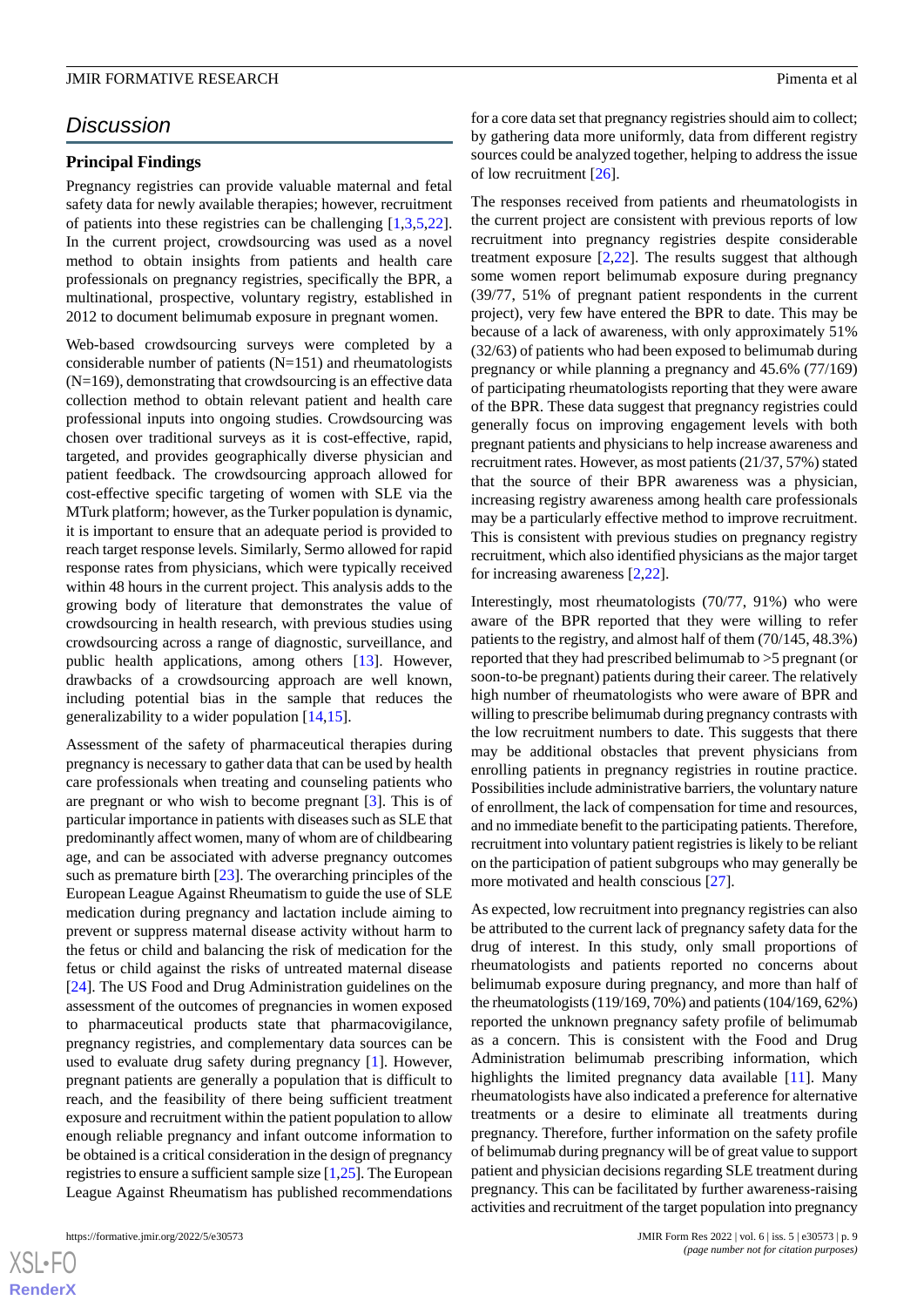registries or by alternative methods of collecting pregnancy surveillance data.

Survey responses indicated that belimumab treatment is more commonly recommended by rheumatologists as a treatment for patients with SLE who were recently pregnant, potentially pregnant, or trying to conceive with moderate or severe rather than mild disease. In patients who self-reported mild severity, the major drug classes (nonsteroidal anti-inflammatory drugs, corticosteroids, immunosuppressive agents, and belimumab) were all within the expected range of rheumatologist recommendations.

# **Strengths and Limitations**

The strengths of this project include the size of the sample of patients with SLE and rheumatologists with a history of treating patients with SLE, along with the use of a real-world SLE population with varied self-reported disease severities. Limitations of this analysis include geographic representation being predominantly US-based; thus, country-specific differences in participation rates may influence interpretability or generalizability to other countries outside the United States. Respondents had to have internet access, and there was a bias toward patients with an understanding of the English language given that the survey questions were only available in English. These requirements could have introduced bias regarding the socioeconomic and educational status of the patients, which was not available or requested. Participants were also required to have Amazon MTurk or Sermo accounts and be willing to participate in the survey. Verification that MTurk respondents were female patients with SLE who were pregnant or planning a pregnancy was not possible, and it is possible that some participants completed the survey imposing as patients for financial gain. To mitigate this concern, we implemented screening procedures, such as rejection of incomplete or inconsistent surveys and surveys completed in <30 seconds, to safeguard the validity of the data collected. A review of the strengths and weaknesses of MTurk research found similarities

between MTurk participants and traditional samples and concluded that MTurk has many benefits that make it suitable for assessing a variety of behavioral research, with evidence showing that Turkers produce reliable results consistent with standard decision-making biases [[28\]](#page-11-8). In addition, patients had unverified disease severity; reporting mild, moderate, and severe SLE was made at the discretion of MTurk respondents, and although these are likely to be more standardized among rheumatologists, patient perceptions of mild, moderate, and severe disease may differ. We assessed the similarity between rheumatologist-recommended and patient self-reported treatment options according to SLE severity using a set of questions regarding medication use to verify patients'responses; however, this proxy approach is not without its own limitations given the disproportionate participation between countries. Moreover, rheumatologists'views on prepregnancy washout were collected for belimumab and not for other treatments. Finally, all data including belimumab exposure were reported by the patients and rheumatologists themselves and could not be verified.

### **Conclusions**

Web-based crowdsourcing is a viable approach for obtaining patient and physician input and enables insights to be gathered from difficult-to-recruit populations. Using our case example, crowdsourcing responses from patients and rheumatologists suggest that there exists a population of patients with SLE who continue to use belimumab during pregnancy. There was moderate awareness of the BPR among patients and physicians. In contrast, enrollment in the BPR is low despite considerable time and resources being devoted to raising awareness among patients and rheumatologists, as well as a willingness among rheumatologists to refer patients to the registry. Barriers to enrollment in pregnancy registries such as the BPR may include a lack of awareness, preference for alternative or no treatment during pregnancy, lack of data on the benefit/risk profile associated with treatment during pregnancy, and the voluntary nature of the study. Alternative approaches to enrolling patients in pregnancy registries should be explored.

# **Acknowledgments**

The authors would like to thank the patient and rheumatologist respondents for their participation in the surveys. This project was funded by GlaxoSmithKline. Medical writing support was provided by Liam Campbell, PhD, of Fishawack Indicia Ltd, part of Fishawack Health, and was funded by GlaxoSmithKline.

#### **Data Availability**

GlaxoSmithKline (GSK) is committed to publicly disclosing the results of the GSK-sponsored clinical research that evaluates GSK medicines, and as such was involved in the decision to submit. Researchers can inquire about the availability of data from GSK clinical studies that are not listed on the site before they submit a research proposal from ClinicalStudyDataRequest.com.

# **Authors' Contributions**

JMP, JLP, KG, and GP contributed to the study design. JLP acquired the study data. JMP, JLP, KG, RAL, MP, PM, and GP analyzed the data.

# **Conflicts of Interest**

At the time of the project, JMP, KG, GP, RAL, MP, and PM were employees of GlaxoSmithKline and held stocks and shares in the company. At the time of the project, JLP was the sole proprietor of Jivecast Consulting, which conducted the analyses funded by GlaxoSmithKline.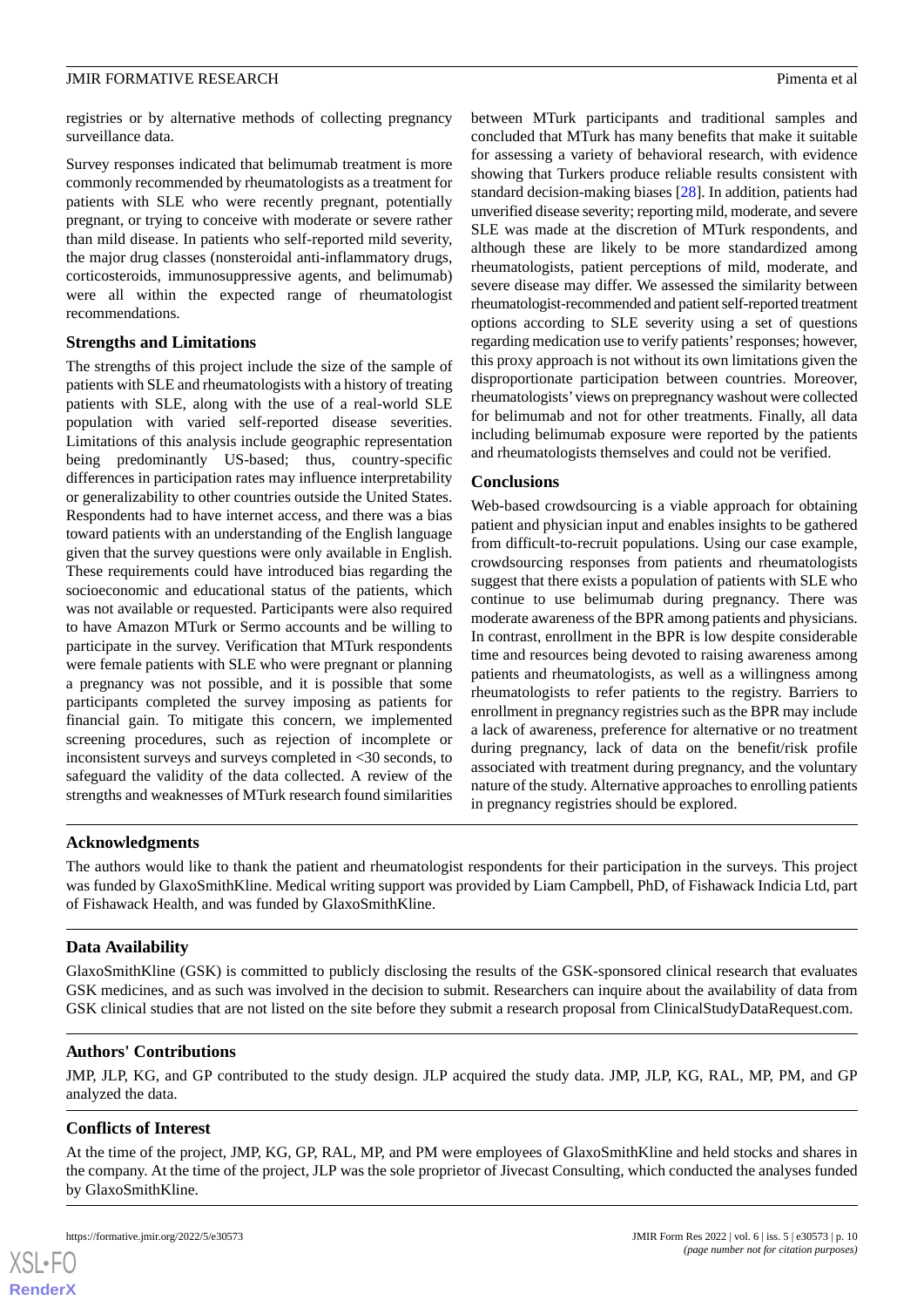# <span id="page-10-16"></span>**Multimedia Appendix 1**

Patient questionnaire. [[DOCX File , 26 KB](https://jmir.org/api/download?alt_name=formative_v6i5e30573_app1.docx&filename=52d56faee67aaea4f4e7938586fad6f6.docx)-[Multimedia Appendix 1\]](https://jmir.org/api/download?alt_name=formative_v6i5e30573_app1.docx&filename=52d56faee67aaea4f4e7938586fad6f6.docx)

# <span id="page-10-17"></span>**Multimedia Appendix 2**

Recruitment over time via the Amazon Mechanical Turk platform. [[DOCX File , 16 KB](https://jmir.org/api/download?alt_name=formative_v6i5e30573_app2.docx&filename=cfe42ddd10584a0061248f176ae98c8a.docx)-[Multimedia Appendix 2\]](https://jmir.org/api/download?alt_name=formative_v6i5e30573_app2.docx&filename=cfe42ddd10584a0061248f176ae98c8a.docx)

# <span id="page-10-18"></span>**Multimedia Appendix 3**

Rheumatologists' reasons for not referring patients to the belimumab registry. [[DOCX File , 15 KB](https://jmir.org/api/download?alt_name=formative_v6i5e30573_app3.docx&filename=6600185834fe71b2f038219252f314fa.docx)-[Multimedia Appendix 3\]](https://jmir.org/api/download?alt_name=formative_v6i5e30573_app3.docx&filename=6600185834fe71b2f038219252f314fa.docx)

# <span id="page-10-0"></span>**References**

- <span id="page-10-19"></span>1. Postapproval pregnancy safety studies: guidance for industry: draft guidance. U.S. Food & Drug Administration. 2019. URL: <https://www.fda.gov/media/124746/download> [accessed 2020-08-01]
- <span id="page-10-2"></span>2. Sinclair S, Cunnington M, Messenheimer J, Weil J, Cragan J, Lowensohn R, et al. Advantages and problems with pregnancy registries: observations and surprises throughout the life of the International Lamotrigine Pregnancy Registry. Pharmacoepidemiol Drug Saf 2014 Aug;23(8):779-786 [[FREE Full text](http://europepmc.org/abstract/MED/24974947)] [doi: [10.1002/pds.3659](http://dx.doi.org/10.1002/pds.3659)] [Medline: [24974947](http://www.ncbi.nlm.nih.gov/entrez/query.fcgi?cmd=Retrieve&db=PubMed&list_uids=24974947&dopt=Abstract)]
- 3. Gliklich RE, Dreyer NA, Leavy MB. Registries for Evaluating Patient Outcomes: A User's Guide. 3rd edition. Rockville, MD, USA: Agency for Healthcare Research and Quality (US); 2014.
- <span id="page-10-1"></span>4. Krueger WS, Anthony MS, Saltus CW, Margulis AV, Rivero-Ferrer E, Monz B, et al. Evaluating the safety of medication exposures during pregnancy: a case study of study designs and data sources in multiple sclerosis. Drugs Real World Outcomes 2017 Sep;4(3):139-149 [\[FREE Full text\]](http://europepmc.org/abstract/MED/28756575) [doi: [10.1007/s40801-017-0114-9](http://dx.doi.org/10.1007/s40801-017-0114-9)] [Medline: [28756575](http://www.ncbi.nlm.nih.gov/entrez/query.fcgi?cmd=Retrieve&db=PubMed&list_uids=28756575&dopt=Abstract)]
- <span id="page-10-3"></span>5. Sarker A, Chandrashekar P, Magge A, Cai H, Klein A, Gonzalez G. Discovering cohorts of pregnant women from social media for safety surveillance and analysis. J Med Internet Res 2017 Oct 30;19(10):e361 [\[FREE Full text](https://www.jmir.org/2017/10/e361/)] [doi: [10.2196/jmir.8164](http://dx.doi.org/10.2196/jmir.8164)] [Medline: [29084707](http://www.ncbi.nlm.nih.gov/entrez/query.fcgi?cmd=Retrieve&db=PubMed&list_uids=29084707&dopt=Abstract)]
- <span id="page-10-4"></span>6. D'Cruz DP, Khamashta MA, Hughes GR. Systemic lupus erythematosus. Lancet 2007 Feb 17;369(9561):587-596. [doi: [10.1016/S0140-6736\(07\)60279-7\]](http://dx.doi.org/10.1016/S0140-6736(07)60279-7) [Medline: [17307106](http://www.ncbi.nlm.nih.gov/entrez/query.fcgi?cmd=Retrieve&db=PubMed&list_uids=17307106&dopt=Abstract)]
- <span id="page-10-5"></span>7. Lau CS, Mak A. The socioeconomic burden of SLE. Nat Rev Rheumatol 2009 Jul;5(7):400-404. [doi: [10.1038/nrrheum.2009.106\]](http://dx.doi.org/10.1038/nrrheum.2009.106) [Medline: [19506585\]](http://www.ncbi.nlm.nih.gov/entrez/query.fcgi?cmd=Retrieve&db=PubMed&list_uids=19506585&dopt=Abstract)
- 8. Weckerle CE, Niewold TB. The unexplained female predominance of systemic lupus erythematosus: clues from genetic and cytokine studies. Clin Rev Allergy Immunol 2011 Feb;40(1):42-49 [[FREE Full text\]](http://europepmc.org/abstract/MED/20063186) [doi: [10.1007/s12016-009-8192-4\]](http://dx.doi.org/10.1007/s12016-009-8192-4) [Medline: [20063186](http://www.ncbi.nlm.nih.gov/entrez/query.fcgi?cmd=Retrieve&db=PubMed&list_uids=20063186&dopt=Abstract)]
- <span id="page-10-7"></span><span id="page-10-6"></span>9. Smyth A, Oliveira GH, Lahr BD, Bailey KR, Norby SM, Garovic VD. A systematic review and meta-analysis of pregnancy outcomes in patients with systemic lupus erythematosus and lupus nephritis. Clin J Am Soc Nephrol 2010 Nov;5(11):2060-2068 [[FREE Full text](https://cjasn.asnjournals.org/cgi/pmidlookup?view=long&pmid=20688887)] [doi: [10.2215/CJN.00240110](http://dx.doi.org/10.2215/CJN.00240110)] [Medline: [20688887\]](http://www.ncbi.nlm.nih.gov/entrez/query.fcgi?cmd=Retrieve&db=PubMed&list_uids=20688887&dopt=Abstract)
- <span id="page-10-8"></span>10. Baker KP, Edwards BM, Main SH, Choi GH, Wager RE, Halpern WG, et al. Generation and characterization of LymphoStat-B, a human monoclonal antibody that antagonizes the bioactivities of B lymphocyte stimulator. Arthritis Rheum 2003 Nov;48(11):3253-3265 [[FREE Full text](https://doi.org/10.1002/art.11299)] [doi: [10.1002/art.11299\]](http://dx.doi.org/10.1002/art.11299) [Medline: [14613291\]](http://www.ncbi.nlm.nih.gov/entrez/query.fcgi?cmd=Retrieve&db=PubMed&list_uids=14613291&dopt=Abstract)
- <span id="page-10-10"></span><span id="page-10-9"></span>11. Benlysta prescribing information. GlaxoSmithKline. 2018. URL: [https://gskpro.com/content/dam/global/hcpportal/en\\_US/](https://gskpro.com/content/dam/global/hcpportal/en_US/Prescribing_Information/Benlysta/pdf/BENLYSTA-PI-MG-IFU.PDF) [Prescribing\\_Information/Benlysta/pdf/BENLYSTA-PI-MG-IFU.PDF](https://gskpro.com/content/dam/global/hcpportal/en_US/Prescribing_Information/Benlysta/pdf/BENLYSTA-PI-MG-IFU.PDF) [accessed 2020-08-01]
- <span id="page-10-11"></span>12. Belimumab (Benlysta™) pregnancy registry. GlaxoSmithKline. URL: [https://www.pregnancyregistry.gsk.com/belimumab.](https://www.pregnancyregistry.gsk.com/belimumab.html) [html](https://www.pregnancyregistry.gsk.com/belimumab.html) [accessed 2020-08-01]
- 13. Wazny K. Applications of crowdsourcing in health: an overview. J Glob Health 2018 Jun;8(1):010502 [\[FREE Full text\]](https://doi.org/10.7189/jogh.08.010502) [doi: [10.7189/jogh.08.010502\]](http://dx.doi.org/10.7189/jogh.08.010502) [Medline: [29564087\]](http://www.ncbi.nlm.nih.gov/entrez/query.fcgi?cmd=Retrieve&db=PubMed&list_uids=29564087&dopt=Abstract)
- <span id="page-10-13"></span><span id="page-10-12"></span>14. Tucker JD, Day S, Tang W, Bayus B. Crowdsourcing in medical research: concepts and applications. PeerJ 2019 Apr 12;7:e6762 [\[FREE Full text\]](https://doi.org/10.7717/peerj.6762) [doi: [10.7717/peerj.6762\]](http://dx.doi.org/10.7717/peerj.6762) [Medline: [30997295](http://www.ncbi.nlm.nih.gov/entrez/query.fcgi?cmd=Retrieve&db=PubMed&list_uids=30997295&dopt=Abstract)]
- <span id="page-10-15"></span><span id="page-10-14"></span>15. Truitt AR, Monsell SE, Avins AL, Nerenz DR, Lawrence SO, Bauer Z, et al. Prioritizing research topics: a comparison of crowdsourcing and patient registry. Qual Life Res 2018 Jan;27(1):41-50. [doi: [10.1007/s11136-017-1566-9](http://dx.doi.org/10.1007/s11136-017-1566-9)] [Medline: [28382522](http://www.ncbi.nlm.nih.gov/entrez/query.fcgi?cmd=Retrieve&db=PubMed&list_uids=28382522&dopt=Abstract)]
- 16. Features. Amazon Mechanical Turk. URL:<https://www.mturk.com/product-details> [accessed 2020-08-01]
- 17. Chandler J, Shapiro D. Conducting clinical research using crowdsourced convenience samples. Annu Rev Clin Psychol 2016;12:53-81. [doi: [10.1146/annurev-clinpsy-021815-093623\]](http://dx.doi.org/10.1146/annurev-clinpsy-021815-093623) [Medline: [26772208\]](http://www.ncbi.nlm.nih.gov/entrez/query.fcgi?cmd=Retrieve&db=PubMed&list_uids=26772208&dopt=Abstract)
- 18. Sermo. URL: <https://www.sermo.com/about/> [accessed 2020-08-01]
- 19. Participation agreement. Amazon Mechanical Turk. 2020. URL:<https://www.mturk.com/participation-agreement> [accessed 2022-02-01]